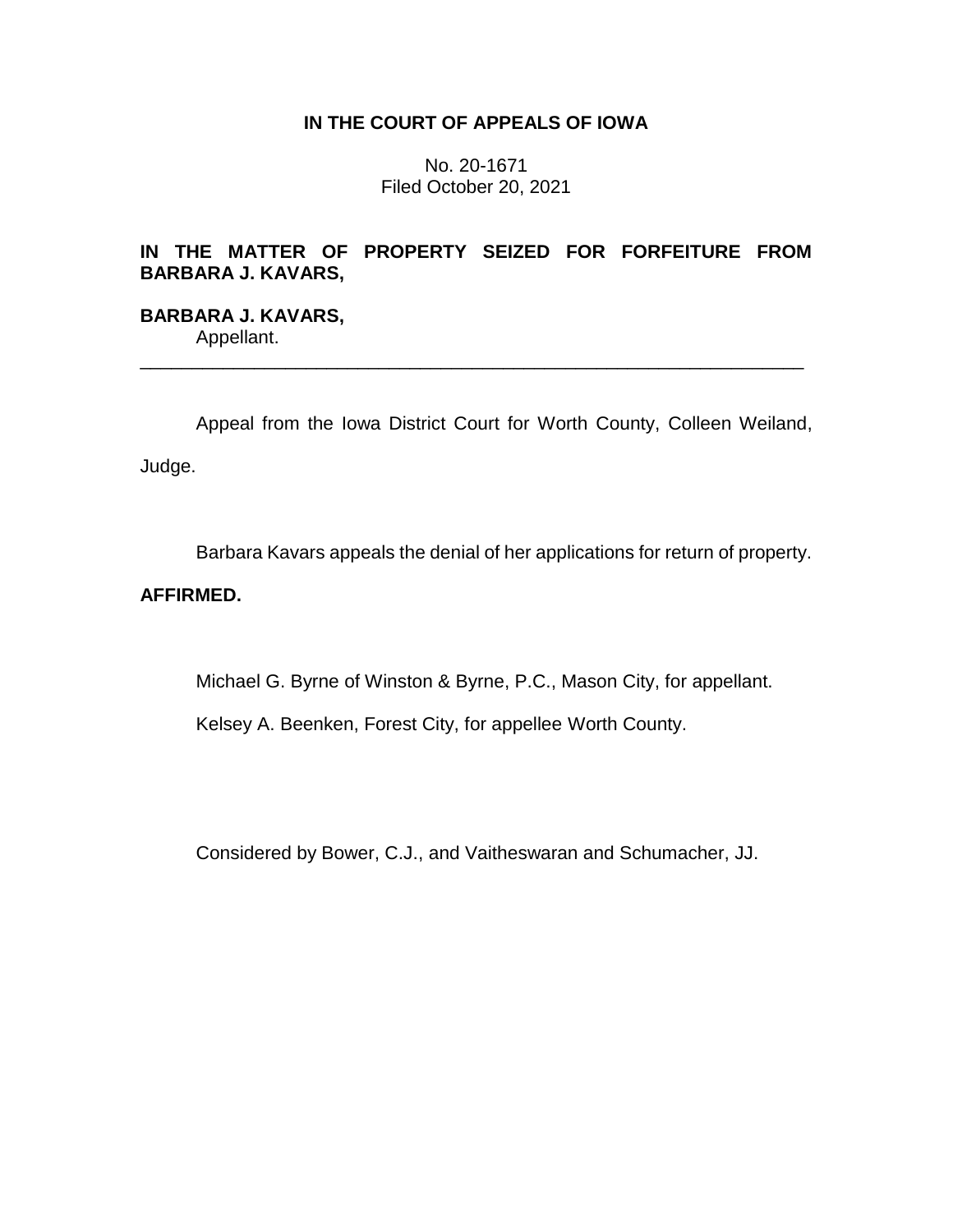### **BOWER, Chief Judge.**

 $\overline{a}$ 

Barbara Kavars filed applications for the return of 154 dogs and two cats<sup>1</sup> taken from her property on November 12, 2018. The district court denied the applications, finding Kavars was not the owner of the animals as a result of a relinquishment agreement and a prior court ruling. Kavars appeals, and we affirm.

### **I. Background Facts and Proceedings.**

For about a year the Worth County sheriff's department and animal welfare agencies interacted with Kavars based on concerns about her inability to properly care for the many dogs on her premises. In early November 2018, a deputy sheriff applied for search warrants for Kavars's property, asserting in both applications there was probable cause to believe evidence of animal neglect would be found. Attachments to the applications described many visits by law enforcement to Kavars's property and the conditions in which the animals were kept. On November 12, 2018, two search warrants were issued for Kavars's property based on a showing of probable cause for animal neglect.<sup>2</sup> The warrants authorized the removal of all dogs found on the premises. The warrant also provided:

You are further authorized to take the following actions with the assistance of the [American Society for the Prevention of Cruelty to Animals (ASPCA)] and any appropriate designees:

A. Videotape and photograph the exterior and interior of the targeted premises;

B. Process the target premises for fingerprints and to analyze, test and in any way scientifically process the target premises, any animals found therein and all items seized for any and all forensic evidence;

 $1$  Four cats were initially seized. However, two cats died and their remains were returned to Kavars.

 $2$  Animal neglect is defined in Iowa Code section 717B.3 (2018); however, the warrant misidentified the section as 717B.2 (animal abuse).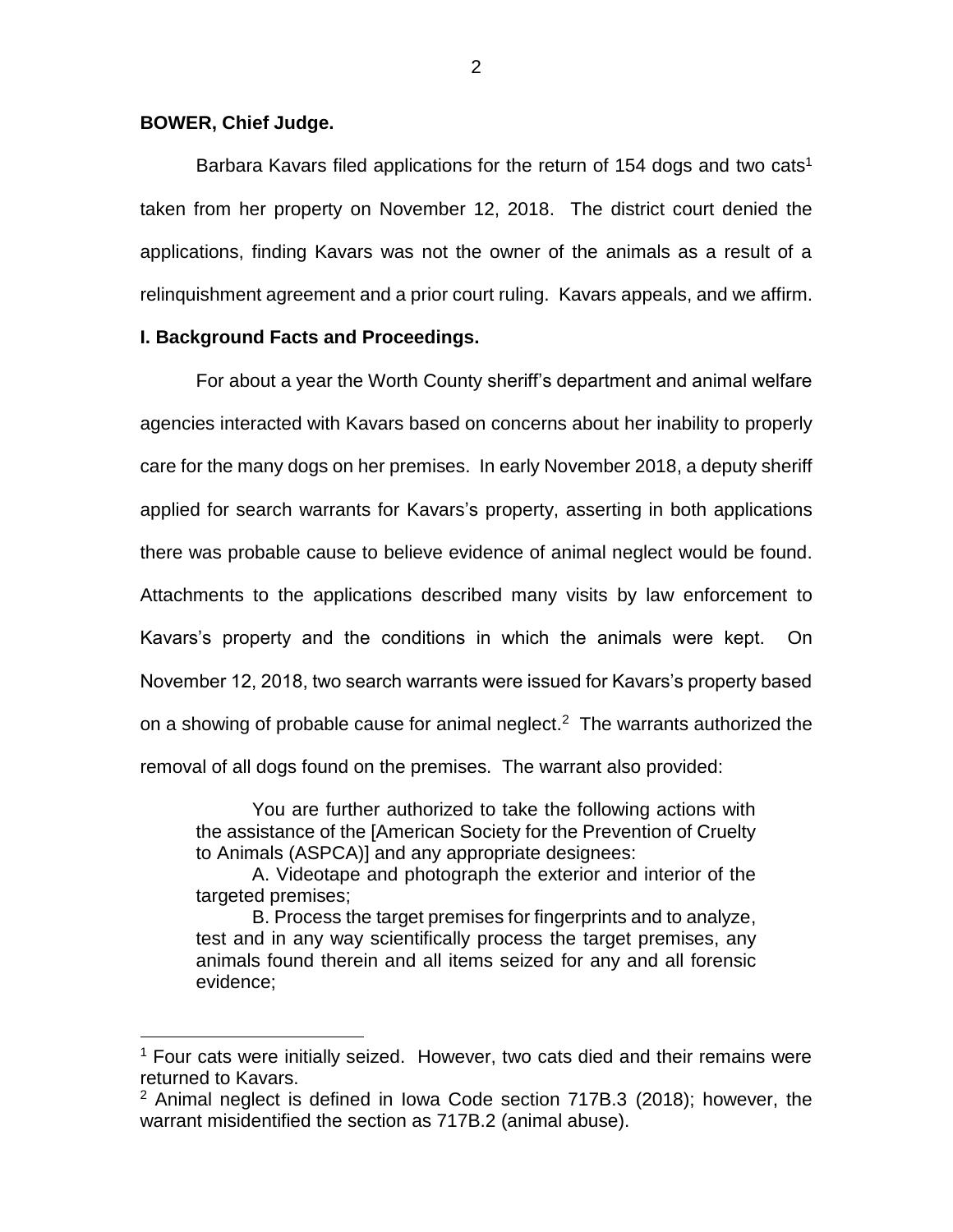C. Conduct thorough and complete examinations, testing, treatment and/or necropsies that an Iowa licensed veterinarian should deem necessary for the thorough and complete diagnosis and treatment of any dog seized pursuant to this warrant;

D. Provide housing and care for any dogs seized pursuant to this warrant.

ASPCA representative Kyle Held and a team of responders, including veterinarians and animal handlers, accompanied the deputy to Kavars's property.<sup>3</sup> More than 150 dogs were found to be living in overcrowded, unhealthy conditions outside Kavars's home without access to food or water. Three dogs and four cats were located inside the home in unsanitary and unhealthy surroundings. Kavars spoke with Held, grudgingly acknowledged her inability to care for the dogs, and eventually signed a relinquishment agreement, surrendering "all but 9 K9 and 4 cats." The relinquishment agreement states:

Owner hereby represents and warrants that Owner is the legal owner of the animals described above and/or in the annexed Animal Inventory List (the "Animal(s)"), which is incorporated and made a part of this agreement. Owner acknowledges that by signing this agreement, Owner hereby relinquishes all claims of ownership to the Animal(s). Neither Owner nor any representative(s) acting on Owner's behalf may assert any present and/or future rights, claims. suits or otherwise against the recipient named above [Worth County Sheriff's Office] (the "Recipient") with respect to the Animal(s). Owner understands that, once Owner surrenders them, the Recipient will not return the Animal(s) to Owner under any

 $\overline{a}$ 

 $3$  In anticipation of the execution of the search warrants, the sheriff's office and the ASPCA entered into a written agreement of cooperation, which states, in part:

The ASPCA acknowledges and agrees that the Seized Animals and any evidence collected pursuant to the Warrants (together, the "Evidence") are considered by Law Enforcement to be evidence in a criminal case. The Parties acknowledge and agree that once disposition of the animals has been resolved *either through a Court Order of forfeiture or voluntary surrender by the Owner*(s), the ASPCA may transport and house the Seized Animals outside of the judicial district in which they were seized and/or in which the criminal case is being prosecuted.

<sup>(</sup>Emphasis added.)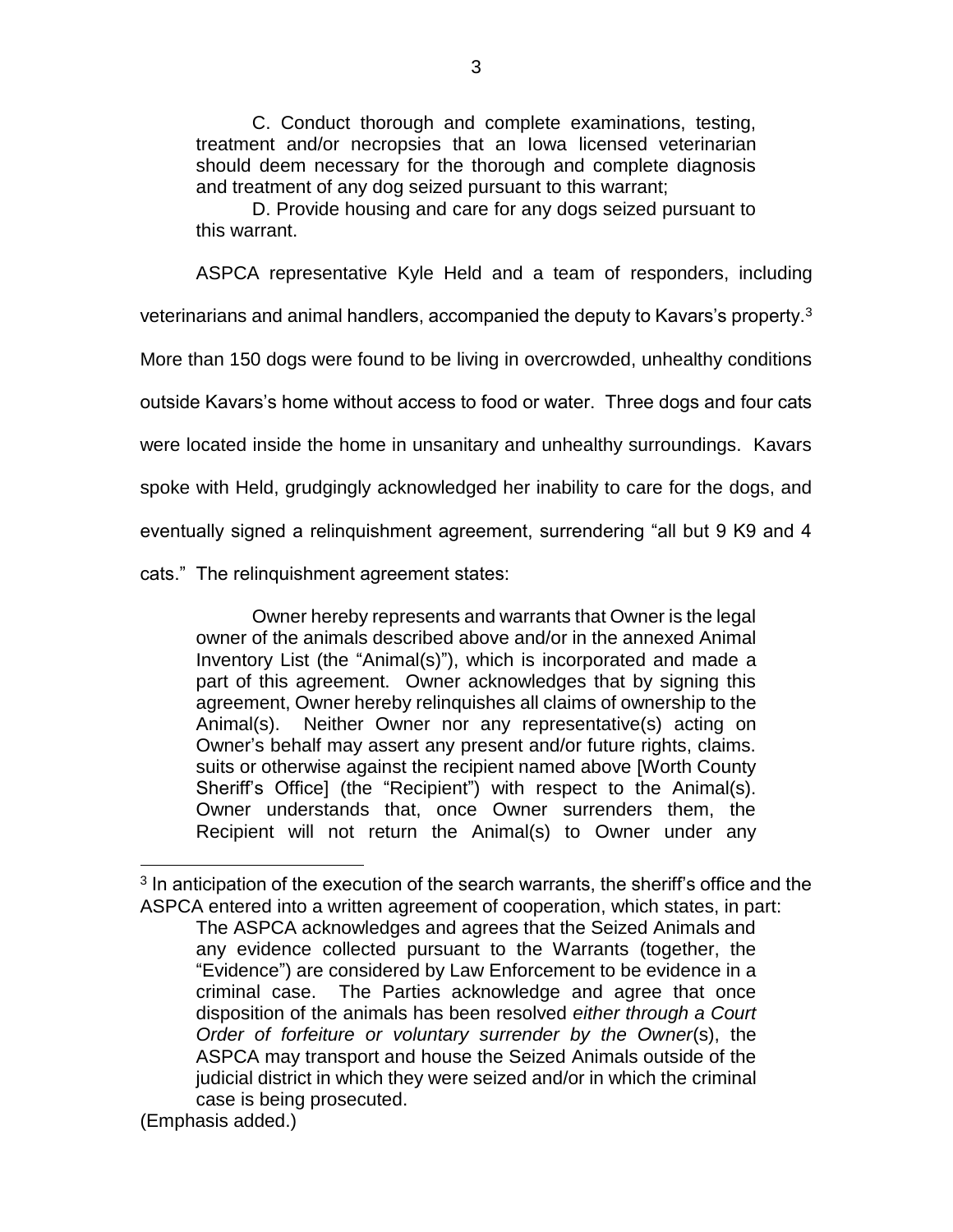circumstances, and any decisions concerning the disposition of the Animal(s) shall be made by the Recipient at its sole discretion.

Owner acknowledges that Owner is entering this relinquishment agreement voluntarily, of Owner's own free will and that there have been no inducements or promises made to Owner in order to secure this agreement.

The nine dogs and four cats that were not relinquished were seized by the sheriff's

department and removed from the property.

*Chapter 717B proceeding.* On November 21, 2018, pursuant to Iowa Code section 717B.4, the county filed a petition for threatened status, custody, and disposition of the thirteen seized animals. The case was tried before a Worth County magistrate on December 3 and 4. After posttrial briefs were filed, the magistrate granted the petition and ordered the sheriff to dispose of the seized animals in any manner deemed appropriate. The ruling was upheld on appeal to the district court:

Upon review of the record, the court concludes that the animals were neglected. The court finds that the magistrate's findings of fact as set forth in the January 7, 2019, order accurately describe the conditions at Kavars'[s] property and accurately summarize the evidence presented at trial. The court also agrees that Kavars'[s] evidence was not credible. The evidence presented by the county proved neglectful conditions that Kavars either minimized or denied. Although she was concerned for the animals and wanted to take care of the animals, she was unable to do so. Her testimony reflected either a misunderstanding of the conditions for the animals or her testimony was not truthful. Despite the evidence presented, Kavars still contended at trial that her animals were in good health.

Here, the evidence demonstrates, with proof by a preponderance of the evidence, that the animals were neglected. The animals were malnourished, as shown by many dogs being underweight and by multiple observations that there was not sufficient food. The animals were not provided with sufficient water as shown by multiple observations of empty water dishes or frozen water dishes. The shelters for the dogs and cats were inadequate. The enclosures for the dogs were too small. The dogs were allowed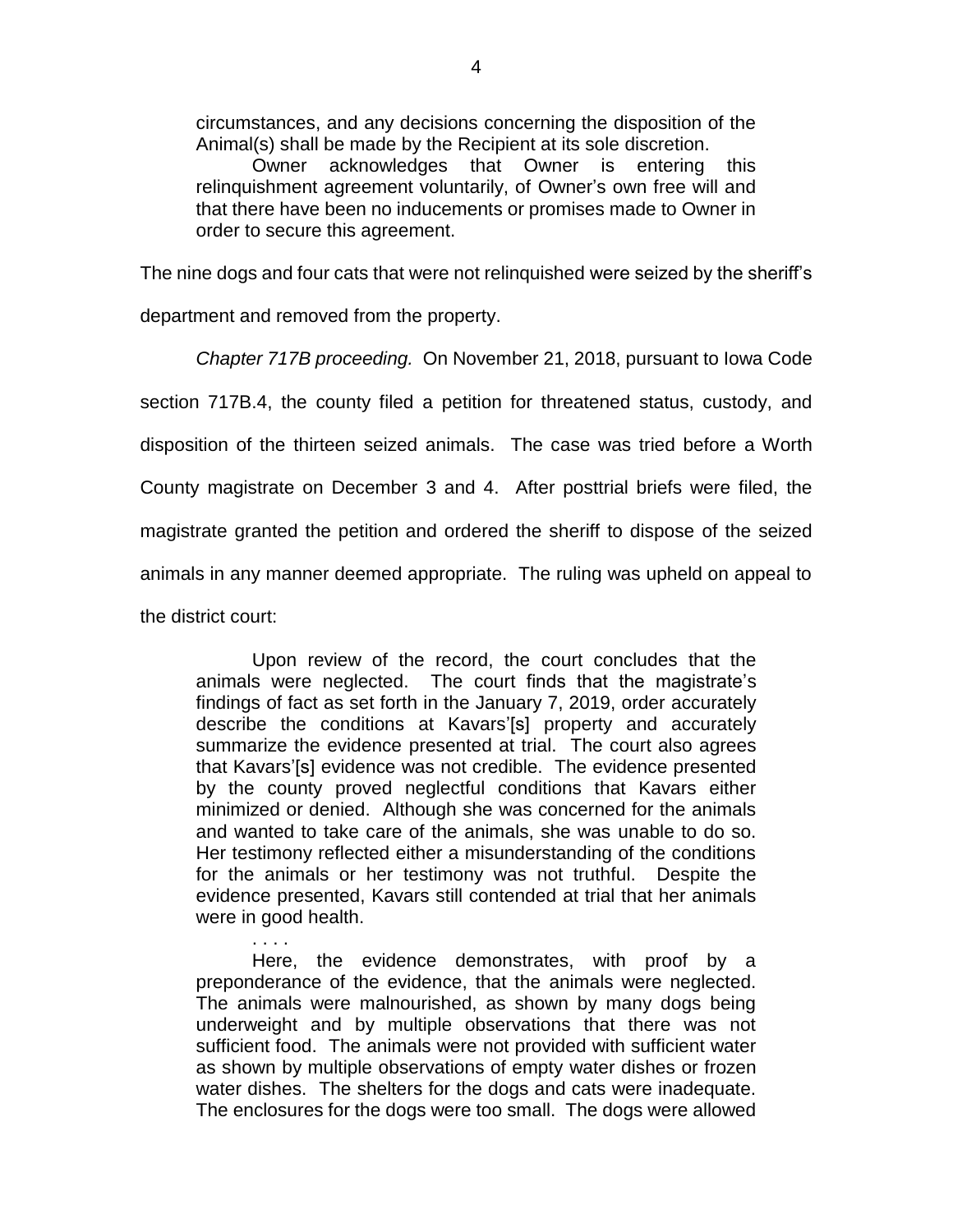to fight or mate without supervision. Inside Kavars'[s] house, the conditions were not safe for any of the animals. Finally, the animals were deprived of necessary sustenance such that many of the animals experienced unjustified pain, distress, or suffering. addition to being malnourished and dehydrated, some of the animals had untreated wounds, dental care problems, and signs of living in an environment with excessive ammonia.

Our supreme court denied an application for discretionary review.

*Animal neglect proceeding.* On March 22, 2019, Worth County charged

Kavars with seventeen counts of animal neglect. In that proceeding, Kavars filed

a motion to suppress, claiming the warrants were flawed in a number of respects.

The district court extensively discussed the "very muddy waters" created by the

parties and the processes used, and stated it was

necessary to analyze whether: (1) the search warrant was validly obtained and executed; (2) whether Kavars'[s] relinquishment of her dogs and the evidence obtained while the deputy and the ASPCA representatives were on her premises was obtained improperly, and (3) what evidence, if any, collected from the defendant or her property should be excluded at trial.

The court found:

The search warrant issued on November 9, 2018[,] was valid for entry onto the Kavars premises for the purpose for which it was sought. That is, to search for and to seize evidence of the crime of animal neglect. To the extent that the person executing the warrant, that is, Deputy Grunhovd, may have observed instances of animal neglect while doing so, he will be allowed to testify to those observations. In addition, the State may introduce evidence seized in the search to the extent not excluded below.

The warrant is not valid for purposes for which it was not sought. That is, to rescue endangered animals.<sup>[4]</sup> With respect to

 $\overline{a}$ 

A local authority may provide for the rescue of an animal as follows:

<sup>4</sup> Iowa Code section 717B.5 provides:

<sup>(1)</sup> The rescue must be made by a law enforcement officer having cause to believe that the animal is a threatened animal after consulting with a veterinarian licensed pursuant to chapter 169. The law enforcement officer may rescue the animal by entering on public or private property, as provided in this subsection. The officer may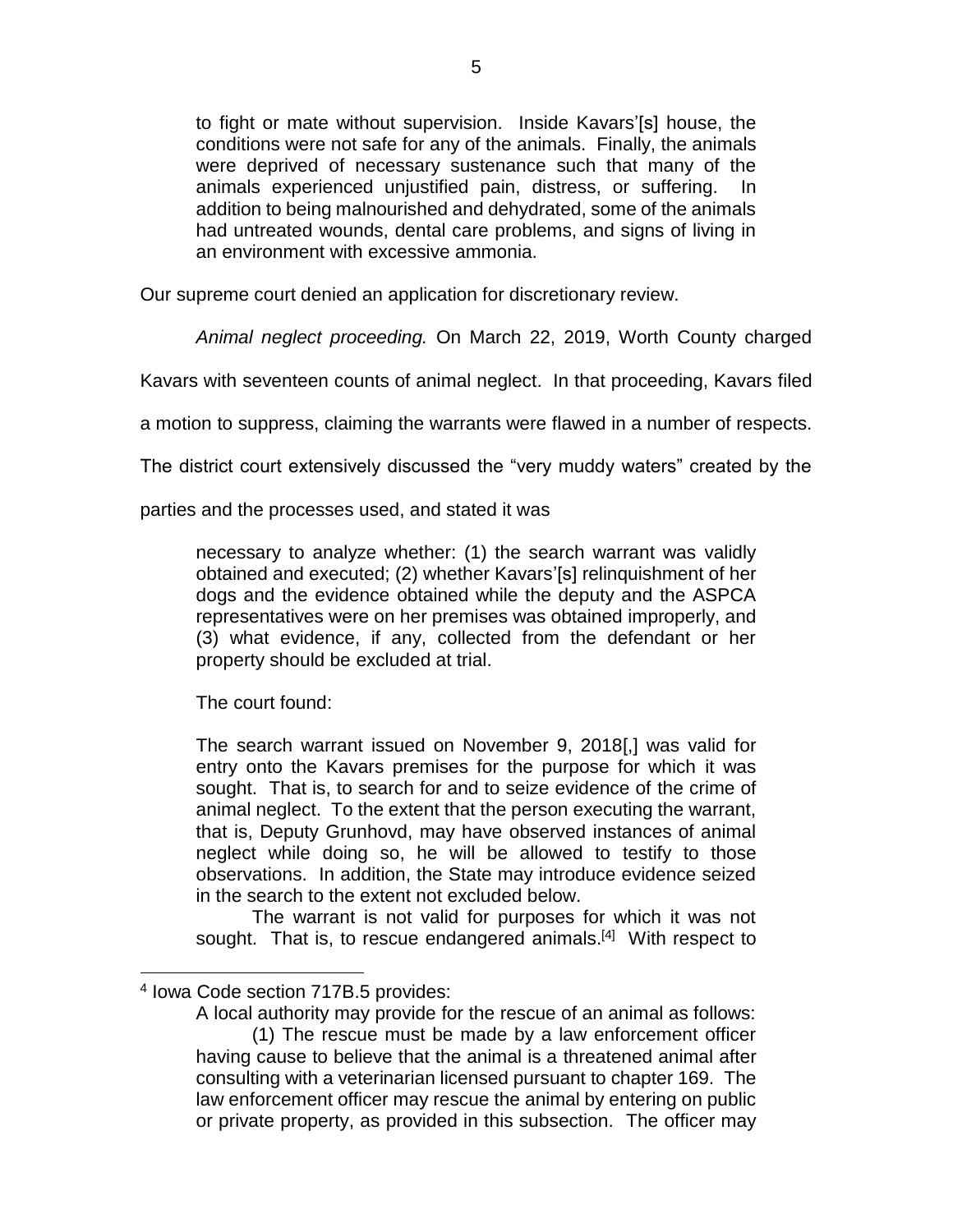animals seized during the execution of the search warrant, namely, nine dogs and four cats listed on the return inventory, evidence regarding the neglect of those animals shall not be introduced at trial.

The court in the criminal case addressed Kavars's claims that the ASPCA

was acting on behalf of the state and thus was "bound by the Fourth and Fifth

Amendments not to conduct unreasonable searches and seizures nor to compel

Kavars's[s] self-incrimination." The court provided the background leading to the

day the warrant was executed:

 $\overline{a}$ 

Over a period of several months, animal welfare agencies and the state inspector visited [Kavars's] premises and suggested she correct the problems they observed. At various times these agencies suggested that Kavars reduce the number of dogs in her care. They also suggested that she cease breeding dogs and that she have her dogs neutered. There were suggestions that Kavars needed to do a better job of separating her dogs so that breeding would not occur.

Notes retained by the Animal Rescue League of Iowa reveal that sometime in early 2018 Kavars agreed to surrender [thirty-eight] other dogs so that they could be placed for adoption. This surrender appears to have been done voluntarily without the issuance of a warrant. Those notes reflect also that Kavars agreed then that she had more dogs than she could handle and that the animal welfare agency had plans to remove dogs at an increased pace because breeding continued and the population continued to increase. It would have been no surprise to Kavars that when the agencies continued to visit her and saw that the conditions did not improve, they would want to take action to remove the dogs. . . . Kavars should have been well aware that she going to have to drastically reduce the population of dogs or risk having them removed.

Although Kavars may not have been pleased with the removal of the dogs from her premises, her actions suggest that she nevertheless consented, except with regard to the nine dogs and four cats that were taken under the ostensible authority of the court. The Relinquishment Agreement for Animals recites that "Owner acknowledges that Owner is entering this relinquishment agreement

enter onto property of a person to rescue the animal if the officer obtains a search warrant issued by a court, or enters onto the premises in a manner consistent with the laws of this state and the United States, including Article I, section 8, of the Constitution of the State of Iowa, or the fourth amendment to the Constitution of the United States.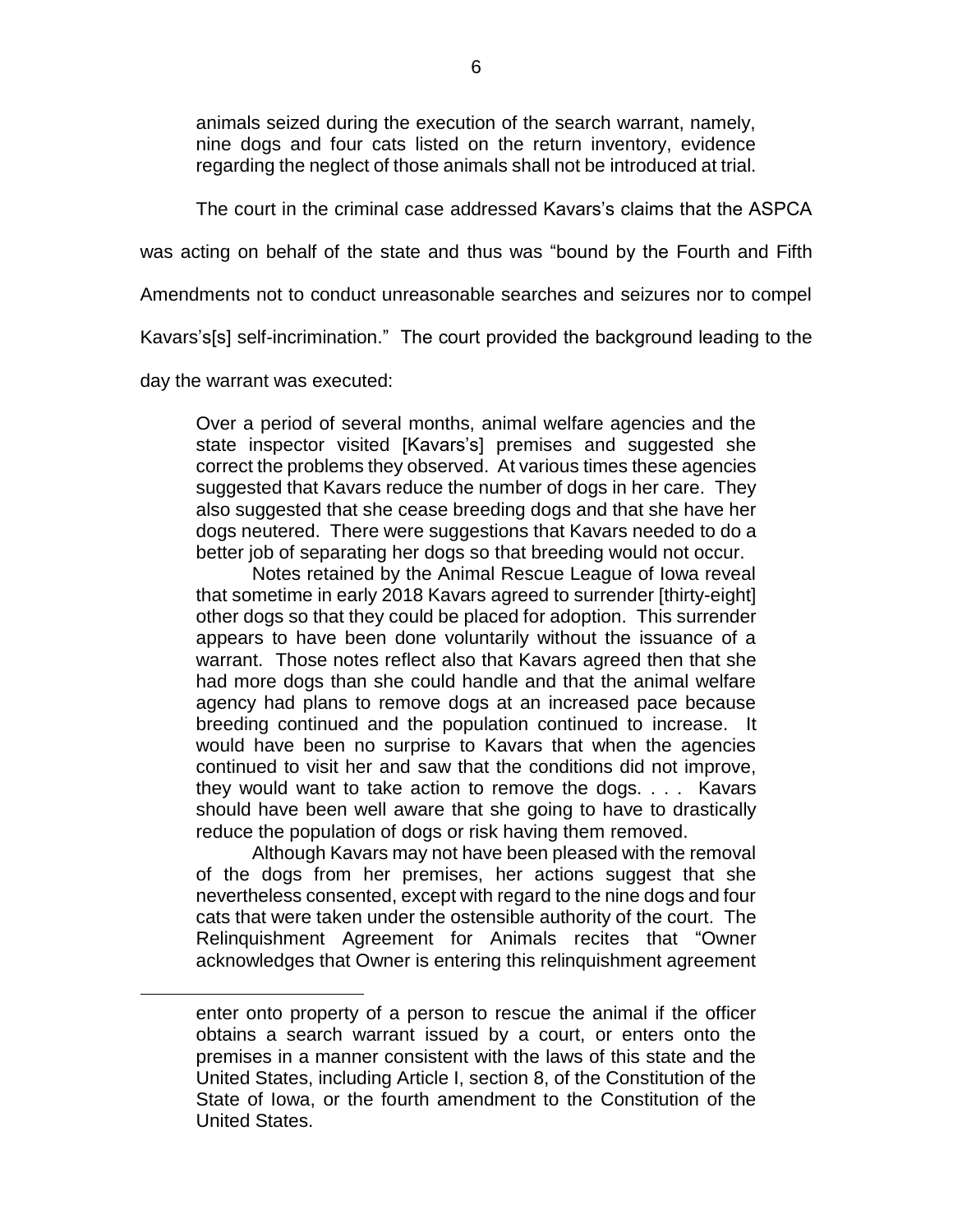voluntarily, of Owner's own free will and that there have been no inducements or promises made to Owner in order to secure this agreement."

Recorded conversations between Kavars and ASPCA agent Kyle Held indicate that when faced with the possibility of having her dogs seized pursuant to a warrant, she opted to voluntarily surrender the dogs. These conversations reflect negotiations between Kavars and Held not so much as to whether dogs would be surrendered but rather as to the number of dogs that Kavars would be able to exclude from her consent. In those negotiations Kavars effectively argued her position. Through a persistent and protracted series of pleas, promises, cajoling, coaxing, capitulation and other persuasive efforts, Kavars was able to improve her position with respect to the number of dogs she could retain.

The court finds that the surrender of the dogs under the relinquishment agreement was done voluntarily and that the actions of the ASPCA and the other animal welfare agencies involved did not constitute state action and were not done while Kavars was in custody. Therefore, any evidence derived from the inspection, veterinary examinations and relinquishment of the animals, except those taken under the ostensible authority of the search warrant listed above, shall not be suppressed and may be introduced at trial.

A jury trial followed. The district court dismissed three counts, and Kavars

was convicted of fourteen counts of animal neglect. On February 20, 2020, the district court acting in an appellate capacity affirmed the ruling on the motion to suppress and upheld Kavars's convictions. Kavars's sentences were suspended, and she was placed on probation for a period not to exceed two years. As part of her probation, Kavars was ordered to obtain a mental-health evaluation and complete all recommended treatment. She was prohibited from owning or breeding dogs and limited to ownership of one neutered cat during the term of her probation. An application for discretionary review was denied by our supreme court.

*Application for return of property.* On March 20, 2020, Kavars filed applications for the return of all the property seized in November 2018. After a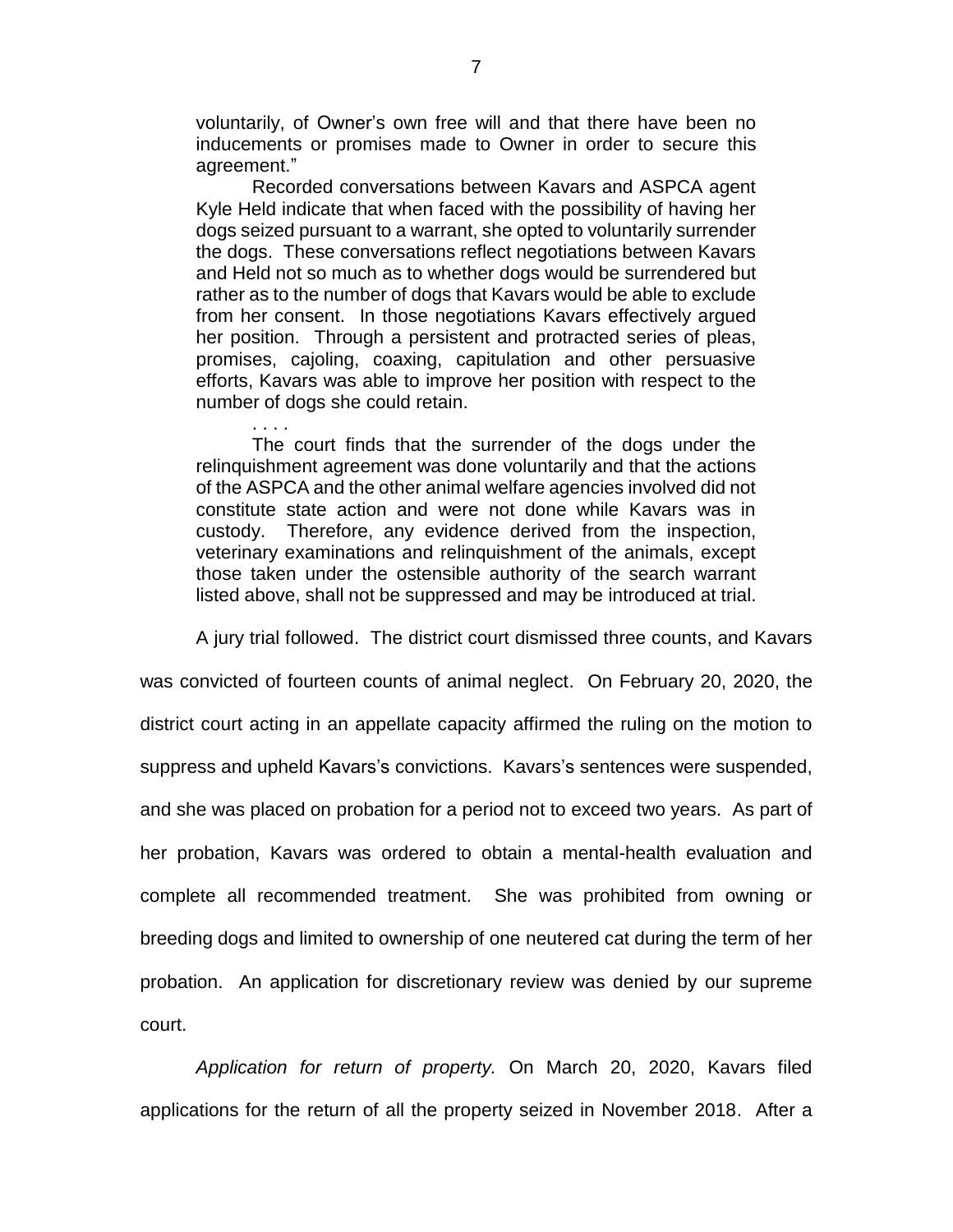trial, the district court denied her applications, concluding Iowa Code section 809.5 provides that seized property is to be returned to the owner if the property meets certain conditions set out in that section. The court held, "Kavars is not the owner of the animals at issue, and is accordingly not entitled to their 'return.'" Kavars appeals.

### **II. Scope and Standard of Review.**

The parties do not agree on our standard of review. Kavars claims our review is de novo. The County asserts statutory interpretation and forfeiture proceedings are both reviewed for the correction of errors. Although not technically a forfeiture proceeding under chapter 809, we believe the County has the better argument. *See In re Prop. Seized from Li*, 911 N.W.2d 423, 426 (Iowa 2018) (noting statutory construction and forfeiture proceedings are reviewed for correction of errors at law). "We examine the evidence in the light most favorable to the district court judgment and construe the district court's findings liberally to support its decision." *In re Prop. Seized from Chiodo*, 555 N.W.2d 412, 414 (Iowa 1996).

#### **III. Discussion.**

Kavars contends the court erred in "failing to apply chapter 809 to the requirements on return of seized property taken under chapter 808." Kavars asserts this court conducted "a complete review of the scheme and structure of chapters 808 and 809 as they apply to a claim under section 809.3" in *In re 1972 Euclid Avenue*, No. 07-0552, 2008 WL 2039310 (Iowa Ct. App. May 14, 2008). This is a bit of an overstatement.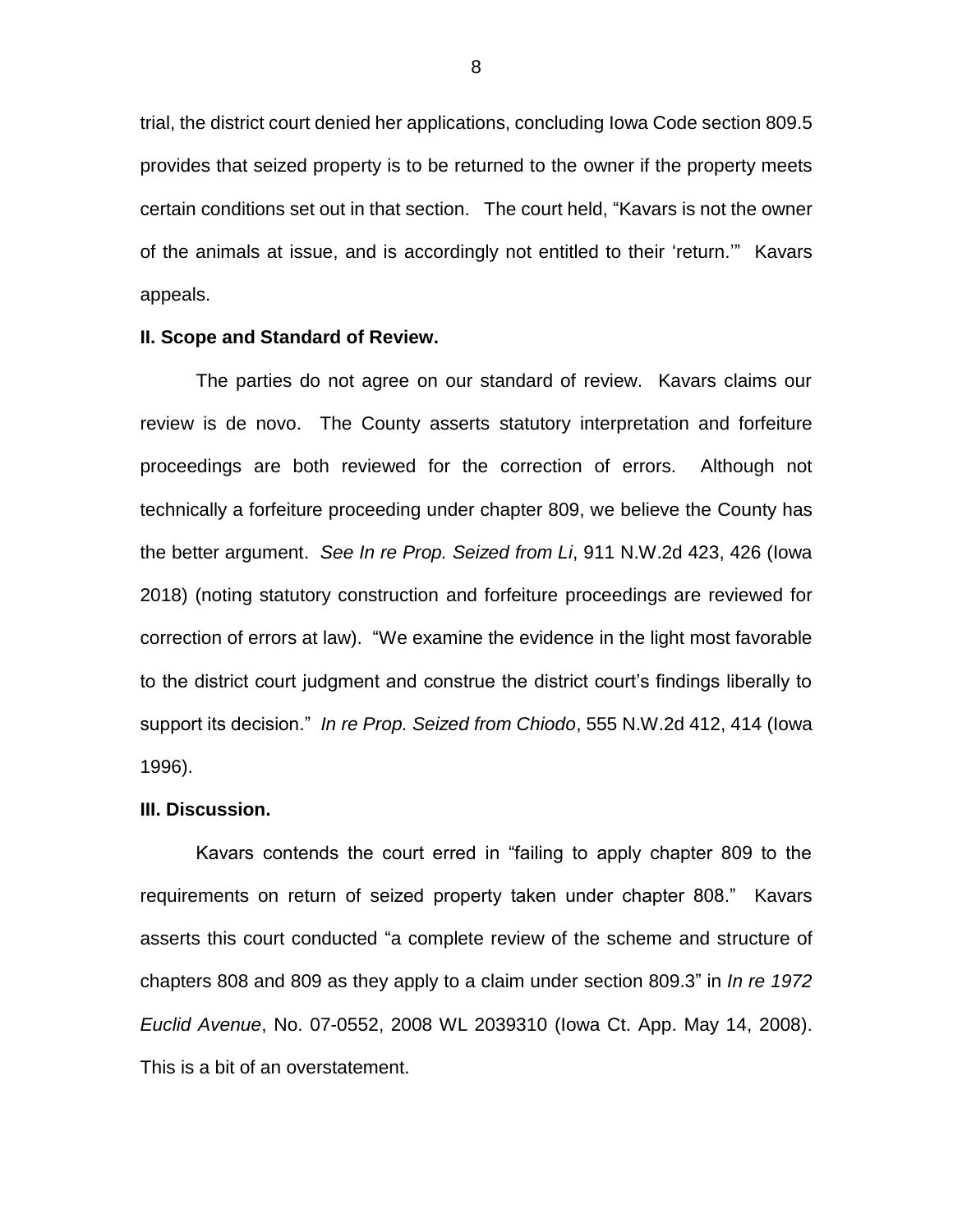In that case we did state, "[W]e lay out the statutory scheme under which actions for the return of seized property are governed. Iowa Code section 809.3 (2005) sets forth the requirements for an application for the return of seized property." *1972 Euclid*, 2008 WL 2039310, at \*1. The question we addressed was "DeBower's claim that the 'district court erred by improperly considering an interest asserted by the State on behalf of a person who did not make a claim to possession and thus had no standing.'" *Id.* at \*2. We agreed the State did not allege a property interest in the seized items and so did not have standing. *Id.* at \*3. The case is not on point because Kavars is asserting her own purported interest in seized property.

The relevant statutory provisions include Iowa Code sections 809.3 and

809.5 (2018). Section 809.3 states:

(1) Any person claiming a right to immediate possession of seized property may make application for its return in the office of the clerk of court for the county in which the property was seized.

(2) The application for the return of seized property shall state the specific item or items sought, the nature of the claimant's interest in the property, and the grounds upon which the claimant seeks to have the property immediately returned. Mere ownership is insufficient as grounds for immediate return. The written application shall be specific and the claimant shall be limited at the judicial hearing to proof of the grounds set out in the application for immediate return. The fact that the property is inadmissible as evidence or that it may be suppressed is not grounds for its return. If no specific grounds are set out in the application for return, or the grounds set out are insufficient as a matter of law, the court may enter judgment on the pleadings without further hearing.

Section 809.5 provides:

(1) Seized property shall be returned to the owner if the property is no longer required as evidence or the property has been photographed and the photograph will be used as evidence in lieu of the property, if the property is no longer required for use in an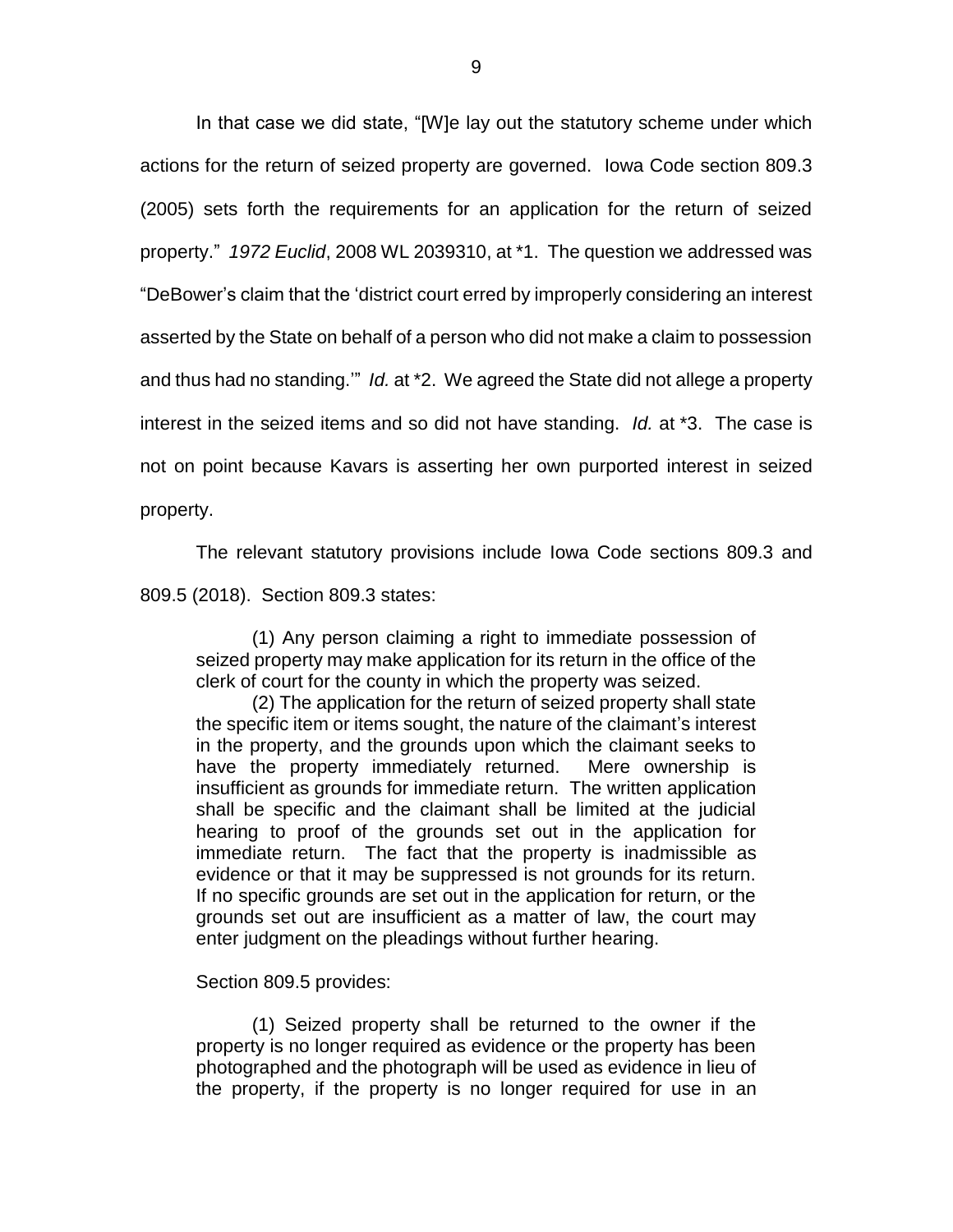investigation, if the owner's possession is not prohibited by law, and if a forfeiture claim has not been filed on behalf of the state.

. . . . (2) Upon the filing of a claim and following hearing by the court, property which has been seized shall be returned to the person who demonstrates a right to possession, unless one or more of the following is true:

(a) The possession of the property by the claimant is prohibited by law.

(b) There is a forfeiture notice on file and not disposed of in favor of the claimant prior to or in the same hearing.

(c) The state has demonstrated that the evidence is needed in a criminal investigation or prosecution.

(3) The court shall, subject to any unresolved forfeiture hearing, make orders appropriate to the final disposition of the property including, but not limited to, the destruction of contraband once it is no longer needed in an investigation or prosecution.

At trial, Kavars argued for the return of the property:

[T]he property was removed from Ms. Kavars'[s] possession by warrant. The warrant itself requires that the property be seized only for purposes of safekeeping for use in an evidentiary purpose. And the requirement of 809 is that the property be returned to the owner upon completion of the search warrant unless it is subject to forfeiture, which in this case all these criminal matters were simple misdemeanors and nothing would have been forfeitable under the criminal code, or whether they're illegal per se and the animals are not illegal per se.

THE COURT: Well, I agree that the (a), (b), and (c) under [Iowa Code section 809.5] subsection two don't apply here and [the County] can't show that, but I don't understand how you get past that first paragraph [of section 809.5]; that upon the filing of a claim and following hearing by the court, property which has been seized shall be returned to the person who demonstrates a right to possession, and I don't see Ms. Kavars'[s] right to possession.

[PLAINTIFF'S COUNSEL]: Ms. Kavars'[s] right to possession, Your Honor, would be that the animals were taken from her.

THE COURT: Well, she relinquished a number of them and the others were disposed by that 717B proceeding; right?

[PLAINTIFF'S COUNSEL]: 717B.4, Your Honor, is the [*City of*] *Dubuque v. Fancher*[, 590 N.W.2d 493 (Iowa 1999)] case where the court found that in a 717B.4 civil proceeding, the search warrant is immaterial because it is not applicable to those matters. It is still an independent restriction on the sheriff's office release of animals to any entity other than Barb Kavars under the independent statute of 809.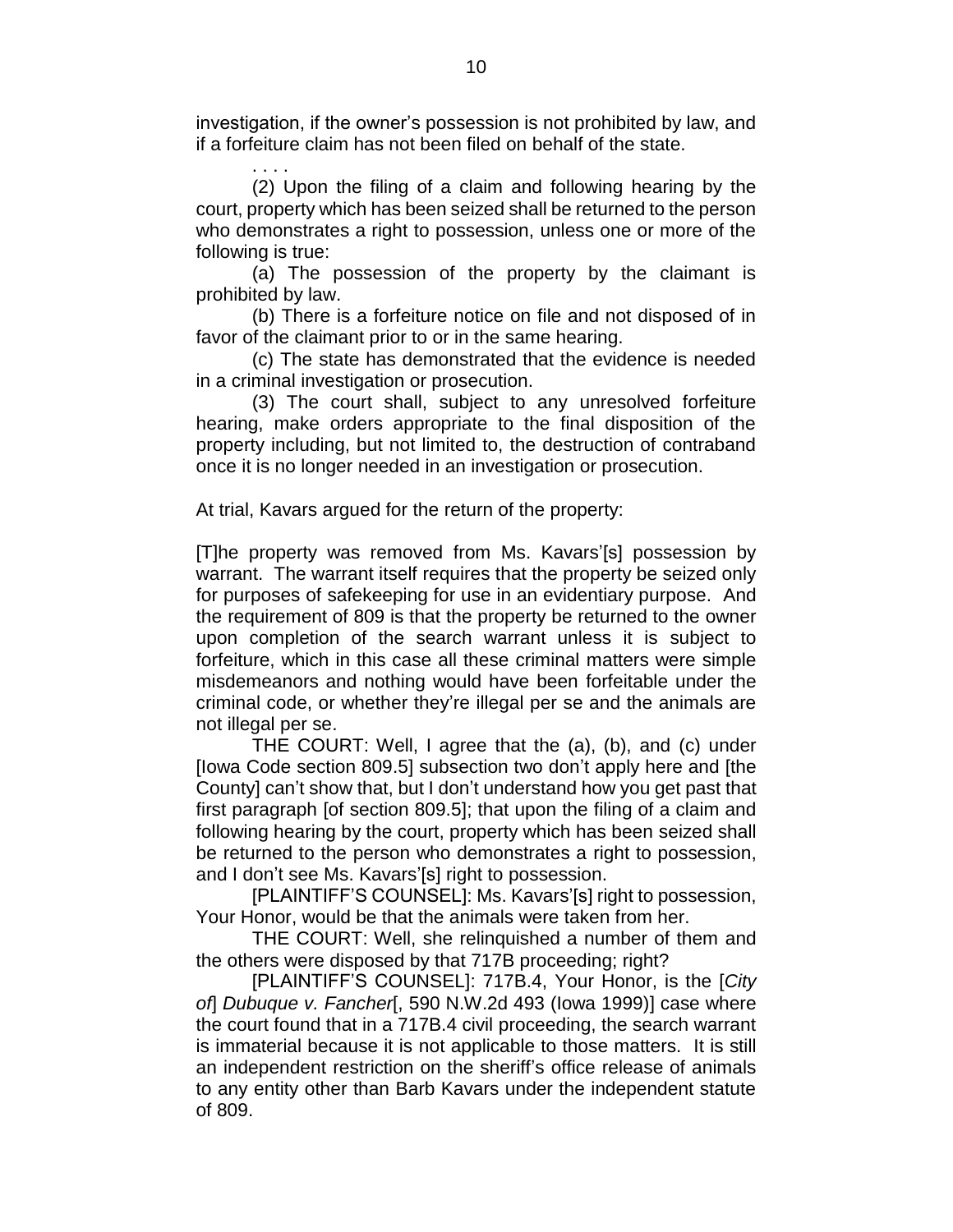THE COURT: I am not following that at all. We've been disposed of in the 717B; right? They are not her animals.

[COUNTY'S ATTORNEY]: Correct.

[PLAINTIFF'S COUNSEL]: Under 717B, the court would have that authority to order disposition, but these animals—

THE COURT: And the court did order that disposition, didn't it?

[PLAINTIFF'S COUNSEL]: The court simply ordered they be delivered to the sheriff's office for appropriate disposition. The court made no specific disposition of the animals themselves.

[COUNTY'S ATTORNEY]: That's not entirely correct, Your Honor. The court essentially ordered disposition to Worth County correctly—correct, to dispose in any manner Worth County saw fit. And it specifically included in the order the ability to give those animals to rescue agencies so that they could adopted out, which is what happened in this case—or in that case.

The district court determined that Kavars did not have any interest in the

seized property. The court rejected Kavars's adamant assertion the

relinquishment agreement was involuntary and should be set aside:

Just because she did not want to do it does not mean that her agreement was involuntary. Kavars understood the circumstances, was able to consider and negotiate. She felt rushed, but was actually given a generous amount of time to consider her options—especially in the face of the years of problems leading up to that moment. Kavars faced two bad options from her point of view: have all of the animals seized, or relinquish many and preserve the possibility of retaining a few. Having to choose between two unpalatable options does not render her decision involuntary.

The relinquishment agreement executed by Kavars terminated her ownership of 145 dogs. She is not the owner and is not entitled to their return under Iowa Code Chapter 809.

"[V]oluntariness is a 'question of fact to be determined from the totality of all

the circumstances.'" *State v. Lane*, 726 N.W.2d 371, 378 (Iowa 2007) (citation

omitted). The district court considered relevant factors and found Kavars entered

into the agreement voluntarily. *See State v. Pettijohn*, 899 N.W.2d 1, 32 (Iowa

2017) (listing factors to consideration in voluntariness). *Cf. State v. Ahern*, 227

N.W.2d 164, 166 (Iowa 1975) (noting even a person under arrest can give free and